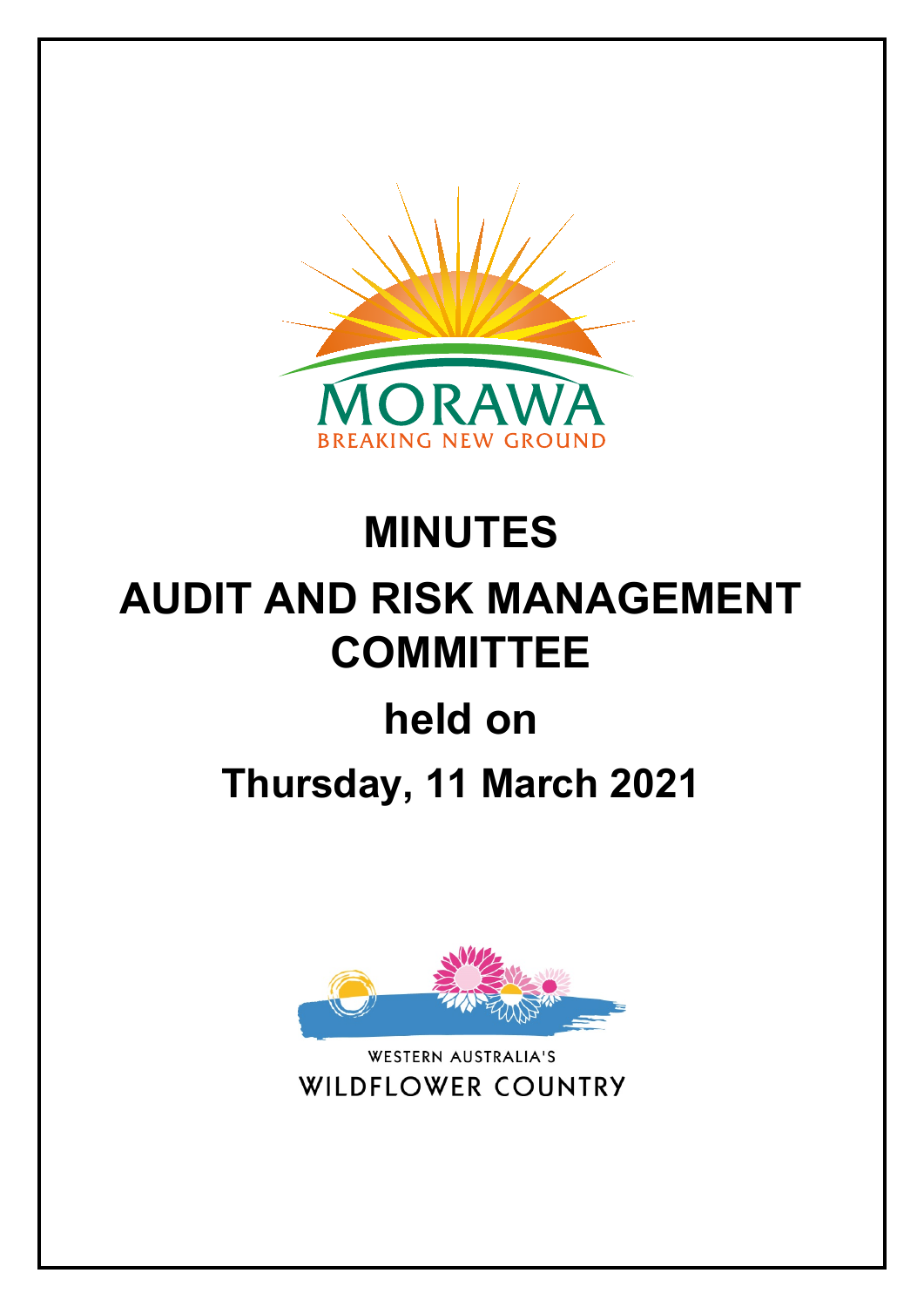#### *DISCLAIMER*

*No responsibility whatsoever is implied or accepted by the Shire of Morawa for any act, omission, statement or intimation occurring during Council or Committee Meetings. The Shire of Morawa disclaims any liability for any loss whatsoever and howsoever caused arising out of reliance by any person or legal entity on any such act, omission, and statement of intimation occurring during Council or Committee Meetings.*

Any person or legal entity that acts or fails to act in reliance upon any statement, act or omission occurring *in a Council or Committee Meeting does so at their own risk. The Shire of Morawa advises that any person or legal entity should only rely on formal confirmation or notification of Council resolutions.*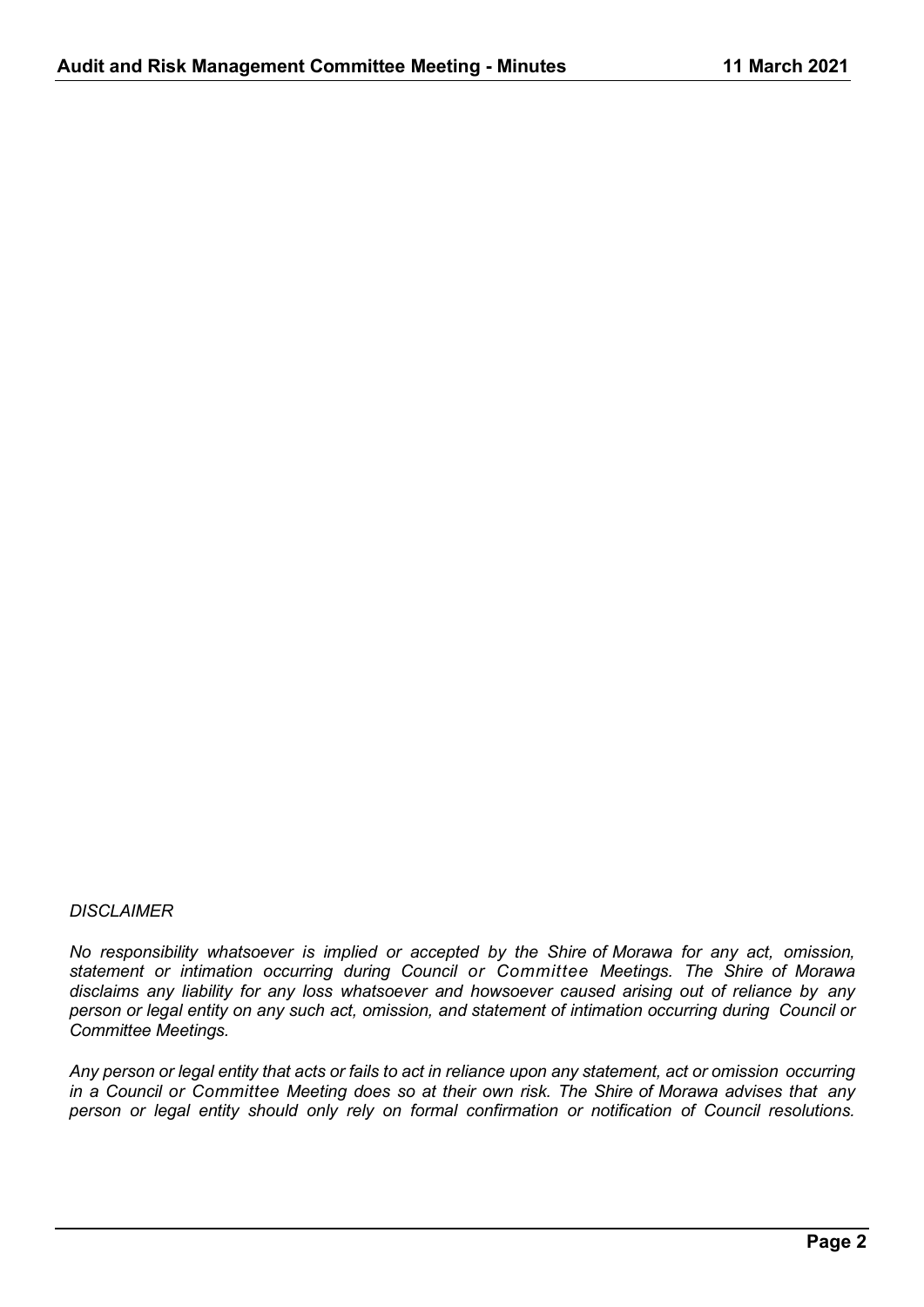# **Item 1 Opening of Meeting**

The Presiding Member declared the meeting open at 5.30pm.

## **Item 2 Acknowledgement of Traditional Owners and Dignitaries**

The Presiding Member acknowledges the traditional custodians, the Yamatji people, and recognises the contribution of Yamatji elders past, present and future, in working together for the future of Morawa.

*'This meeting is being recorded on audio tape and to assist with minute taking purposes. The public is reminded that in accordance with Section 6.16 of the Shire of Morawa Meeting Procedures Local Law 2012 that nobody shall use any visual or vocal recording device or instrument to record the proceedings of Council without the written permission of the presiding member.*

# **Item 3 Recording of Attendance**

#### **3.1 Attendance**

#### **Committee Members**

President Councillor Karen Chappel (Presiding Member) Deputy President Councillor Dean Carslake Councillor Jane Coaker Councillor Debbie Collins Councillor Yvette Harris

#### **Staff**

Chief Executive Officer Scott Wildgoose Scott Wildgoose Deputy Chief Executive Officer Gavin Treasure Executive Manager Works and Assets **Paul Buist** Executive Assistant **Rondah Toms** 

#### **Members of the Public**

Nil

#### **3.2 Attendance by Telephone / Instantaneous Communications**

In accordance with section14 of the *Local Government (Administration) Regulations 1996 "Meetings held by electronic means in public health emergency or state of emergency (Act s. 5.25(1)(ba*))", the President to declare that this Meeting may take place via instantaneous communication. All Councillors and staff are to be available either via telephone (teleconference) or in person.

#### **3.3 Apologies**

Councillor Ken Stokes Councillor Shirley Katona

#### **3.4 Approved Leave of Absence**

Nil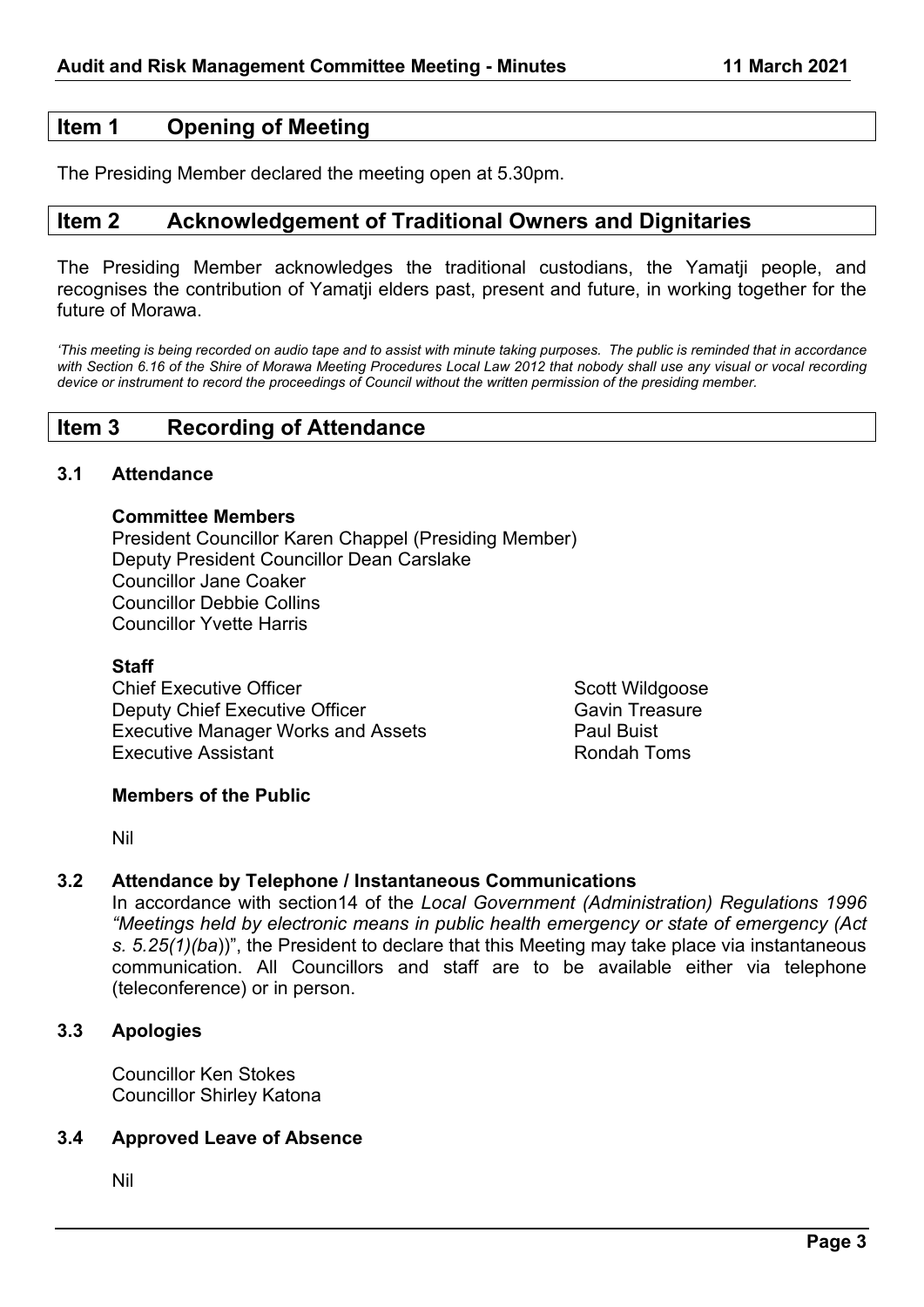### **3.5 Disclosure of Interests**

Nil

| ltem 4 | <b>Applications for Leave of Absence</b> |
|--------|------------------------------------------|
|        |                                          |

Nil

| Item 5 | <b>Response to Previous Questions</b> |
|--------|---------------------------------------|
|        |                                       |

Nil

| Item 6 | <b>Questions from Members without Notice</b>                   |  |
|--------|----------------------------------------------------------------|--|
|        |                                                                |  |
| Nil    |                                                                |  |
|        |                                                                |  |
| Item 7 | <b>Announcements by Presiding Member without Discussion</b>    |  |
|        |                                                                |  |
|        |                                                                |  |
| Nil    |                                                                |  |
|        |                                                                |  |
|        |                                                                |  |
| Item 8 | Declarations of All Members to have Given Due Consideration to |  |
|        |                                                                |  |
|        | All Matters Contained in the Business Paper before the Meeting |  |

The Elected Members to declare that they had given due consideration to all matters contained in the agenda.

- President Councillor Karen Chappel
- Deputy President Councillor Dean Carslake
- Councillor Jane Coaker
- Councillor Debbie Collins
- Councillor Yvette Harris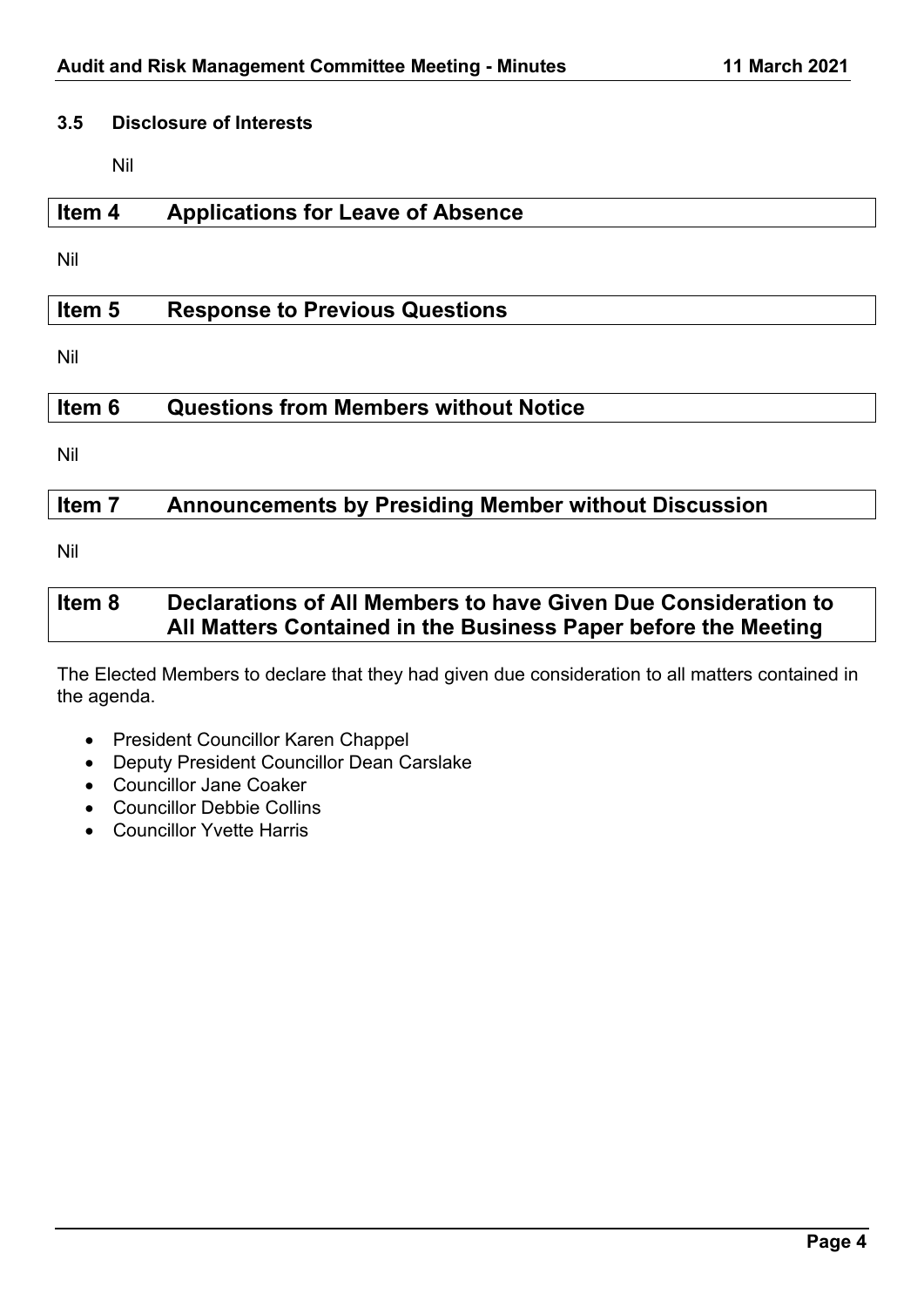# **Item 9 Confirmation of Minutes of Previous Meeting**

#### **OFFICER'S RECOMMENDATION/RESOLUTION**

**210301 Moved: Cr Coaker Seconded: Cr Carslake**

**That the Audit Committee Meeting Minutes held on Thursday, 17 December 2020 are confirmed to be a true and correct record.**

#### *CARRIED BY SIMPLE MAJORITY 5/0*

*Disclaimer*

*Members of the public are cautioned against taking any action on Council decisions, on items in this agenda in which they may have an interest, until formal notification in writing from the Shire has been received. Decisions made at this meeting can be revoked pursuant to the Local Government Act 1995.*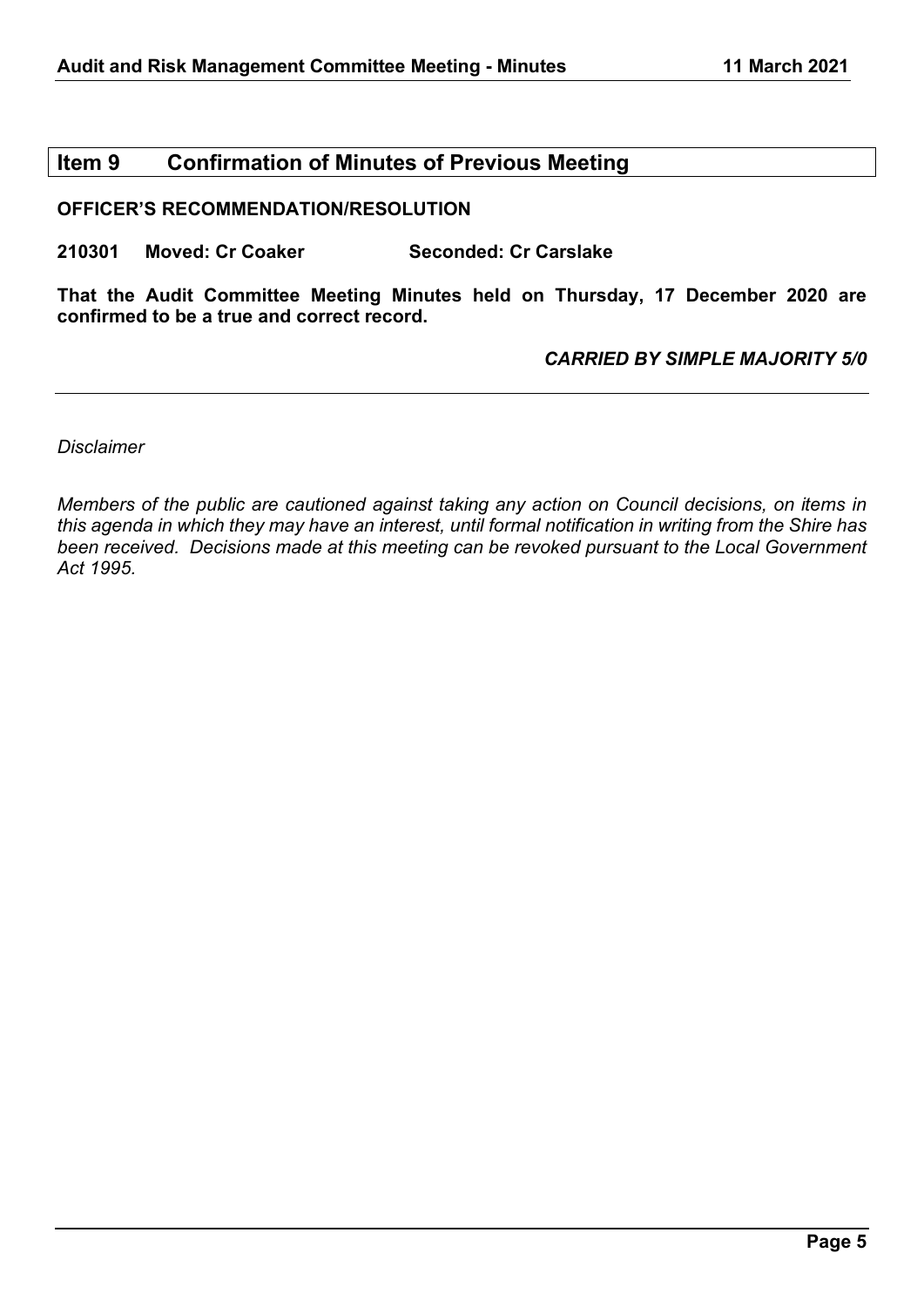# **Item 10 Reports of Officers**

#### **10.1 Report on Significant Matter raised in Annual Financial Report Audit Opinion**

**Author:** Chief Executive Officer

**Authorising Officer:** Chief Executive Officer

**Disclosure of Interest:** The Author and Authorising Officer declare that they do not have any conflicts of interest in relation to this item.

#### **OFFICER'S RECOMMENDATION/RESOLUTION**

**210302 Moved: Cr Harris Seconded: Cr Collins**

**That the Audit Committee recommends that Council:**

- **1. Endorses the report (as attached) addressing the matter identified as significant by the auditor in the audit report relating to the Shire's Annual Financial Report 2019- 2020**
- **2. Endorses the CEO to distribute the report on the Shire website and to the Minister for Local Government in compliance with the Local Government Act.**

*CARRIED BY SIMPLE MAJORITY 5/0*

#### **PURPOSE**

To ensure compliance with Section 7.12A of the Local Government Act 1995 the Shire of Morawa is required to prepare a report addressing the matters identified as significant by the Office of the Auditor General when auditing the Shire Annual Financial Report 2019-2020.

#### **DETAIL**

The Audit Committee held the Audit Close meeting for the 2019-2020 Financial Report on the 17 December 2020, with the Audit Report being signed off by the Office of the Auditor General (OAG) on the 21 December 2020.

At the audit close meeting the audit committee raised concerns around the significant matter raised by the OAG, being the adverse trends in two of the Shire's ratios (Asset Sustainability and Operating Surplus). After this the Shire President also wrote to the Auditor General, Ms Caroline Spencer, noting the Shire's objection to the adverse trends being seen in two rations constituting a significant finding and suggesting that the Shire actually had a strong financial position when other factors such as debt levels and reserve balances were considered.

To maintain compliance with the Local Government Act the Shire is required to prepare a report addressing any significant matters raised by auditors. This report is to be sent to the minister within 3 months of the audit opinion being received. As such the attached report has been prepared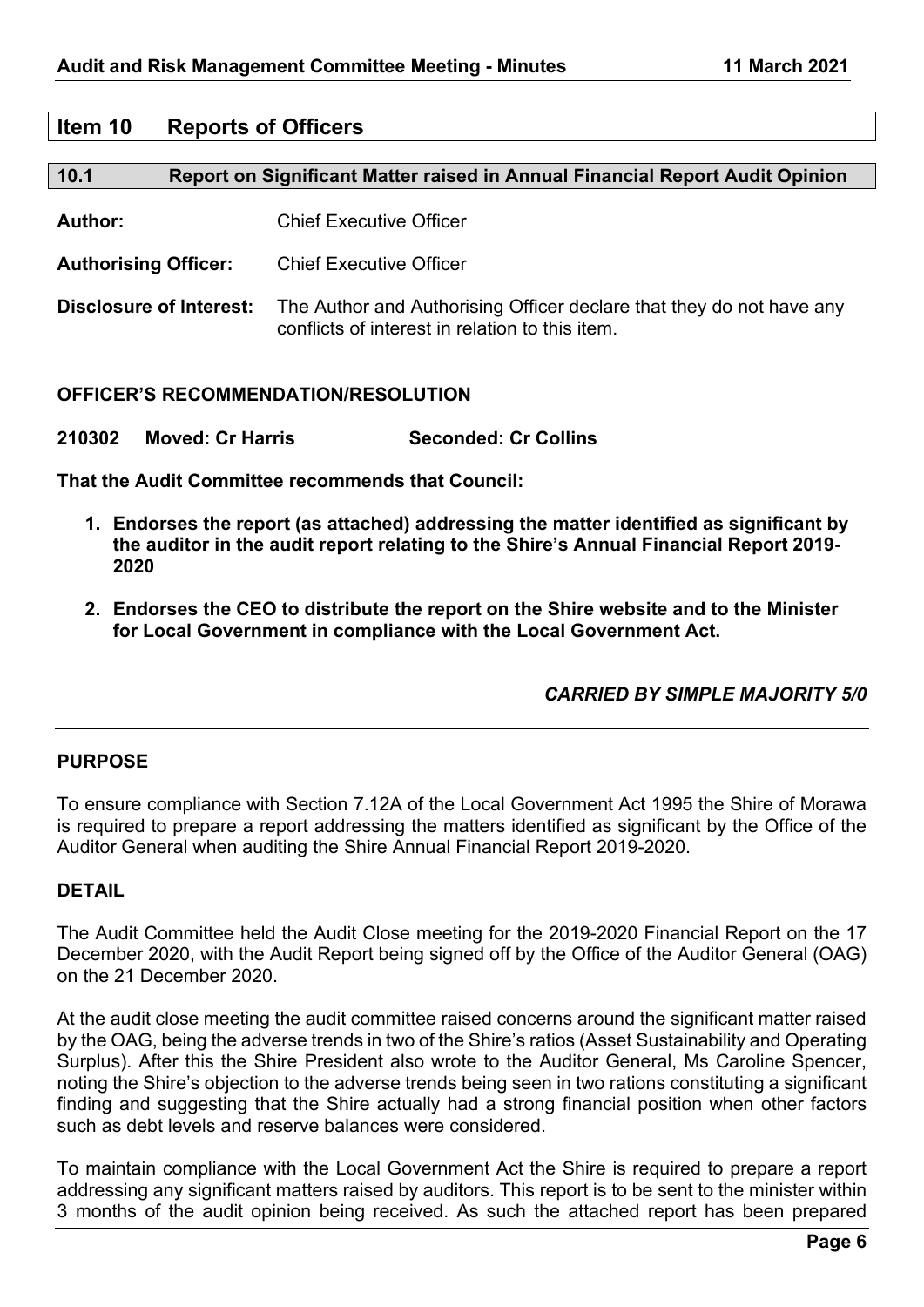addressing the significant matter raised by the OAG being the adverse trends in the Asset Sustainability and Operating Surplus Ratios.

The report essentially suggests four action areas in response to the findings:

- 1. Challenge the relevance/appropriateness of the Ratios
- 2. Undertake a review of the Shire's Long Term Financial Plan/Strategic Resource Plan including Asset Management Plans
- 3. Review operational expenditure
- 4. Review operating income

#### Challenge Relevance/Appropriateness of Ratios

This action is a continuation of the previous responses provided by the Shire in the audit close meeting and in the letter to the OAG. Whilst not stating a specific action to be undertaken by the Shire's administration it makes it clear to all that read the report that the Shire does not believe it has a significant adverse trend in its financial position and that the OAG having to raise a significant matter based on three years of non-compliance with the Department of Local Government, Sport and Cultural Industries pre-set ratios does not accurately reflect the work the Shire has done to manage its financial viability.

Essentially the Shire is unlikely to fix these ratios in the short term without drastic financial or organisational alterations and whether these changes are unlikely to be warranted based solely on ratio compliance.

The report highlights a few areas where the Shire of Morawa and other regional/remote areas will differ to metropolitan Councils and how having one size fits all ratios may not be appropriate. As such given this report is to be sent to the ministers office the report takes the opportunity to prompt the minister to work with key local government representatives to review the financial ratios and their relevance across the sector.

#### Undertake a review of the Shire's Long Term Financial Plan/Strategic Resource Plan including Asset Management Plans

The Shire has already established that it needs a review of it's long term financial planning and Moore Australia have been contracted to develop a revised long term financial plan taking into account asset management and other resource requirements. Moore will also look at compliance with ratios as part of long term planning.

By undertaking a long term financial plan review the Shire is able to see what impacts current spending, rates and asset deterioration is likely to have on the financial position of the Shire 10 years into the future. If the Shire is suffering from an adverse trend or declining financial position it is expected that this round of long term planning will identify modifications to alleviate this decline.

#### Review Operating Expenditure and Income

Whilst these are two separate action areas they represent two sides of the same process. With the arrival of a new CEO and EMCCS the Shire is well positioned to review its operational practices and to try and identify any efficiency gains. There may also be income areas that can be improved, although these have yet to be identified.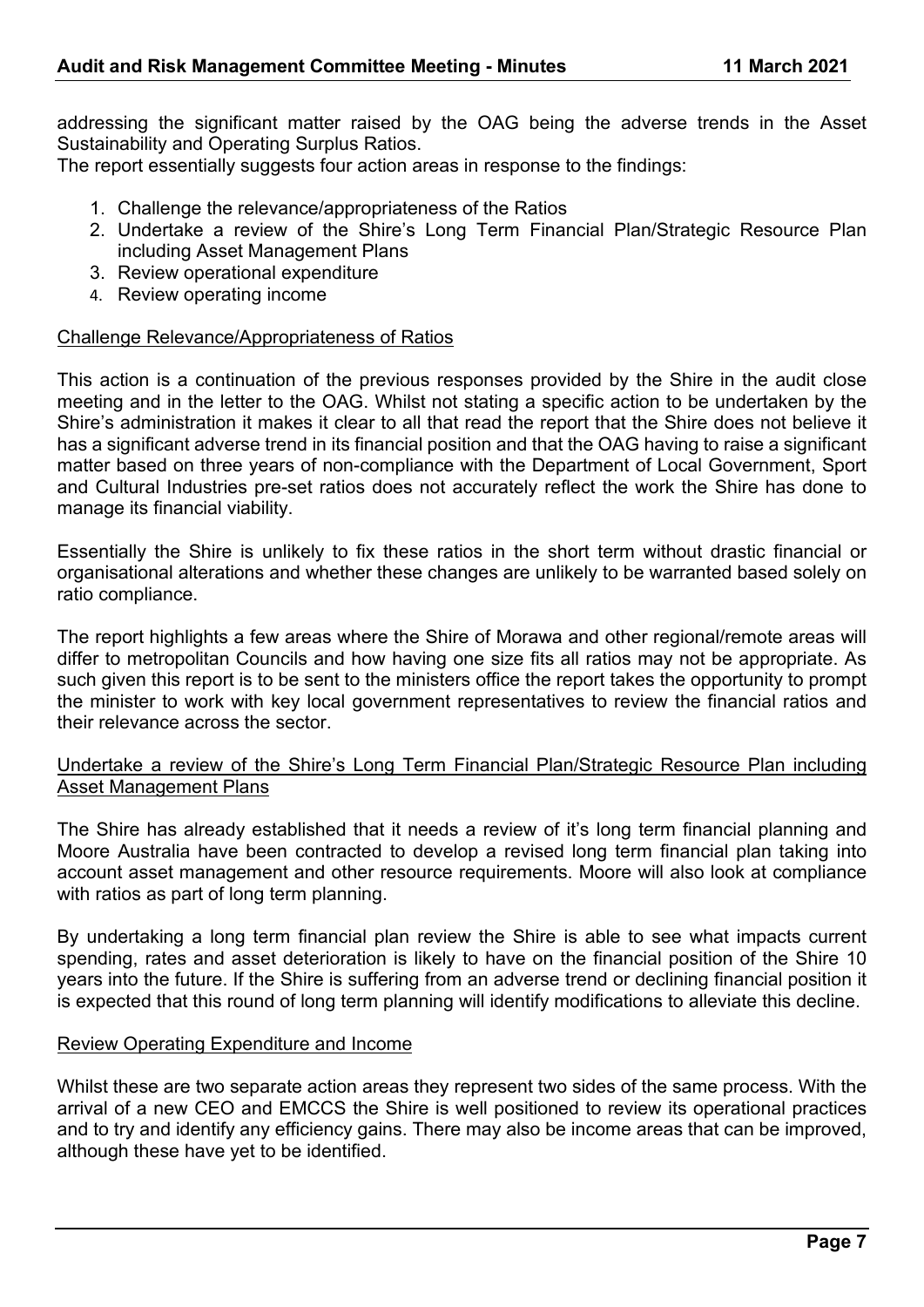In terms of costs, it is proposed that a move to using more renewable energy at Shire assets should see future operating cost reductions or at least minimise cost increase, as utility providers are increasing rates above CPI each year.

### **LEVEL OF SIGNIFICANCE**

Medium – the non-completion of the attached report would represent non-compliance with the Act.

#### **CONSULTATION**

Shire President Senior Management Team Office of the Auditor General

## **LEGISLATION AND POLICY CONSIDERATIONS**

*Local Government Act 1995 Local Government (Audit) Regulations 1996*

#### **FINANCIAL AND RESOURCES IMPLICATIONS**

The review of the long term financial plan has already been budgeted and reviews of operational areas will cost the Shire staff time but it is expected that no contractors will be needed.

#### **STRATEGIC AND SUSTAINABILITY IMPLICATIONS**

*Shire of Morawa Community Strategic Plan 2018-2028 (Desktop Review June 2020)*

**Outcome 4.3** A local government that is respected, professional and accountable.

#### **RISK MANAGEMENT CONSIDERATIONS**

Medium – the attached report represents a compliance matter. The significant matter raised being the adverse trends, do not appear to raise a high risk to the Shire at this stage but need to be monitored moving forward.

#### **CONCLUSION**

The attached report will ensure compliance with the Local Government Act and the actions proposed are in line with the Shire's commitment to its financial sustainability.

#### **ATTACHMENTS**

*Attachment 1* – 10.1 Report on Significant Matter (Section 7.12A(4a) of the Local Government Act 1995)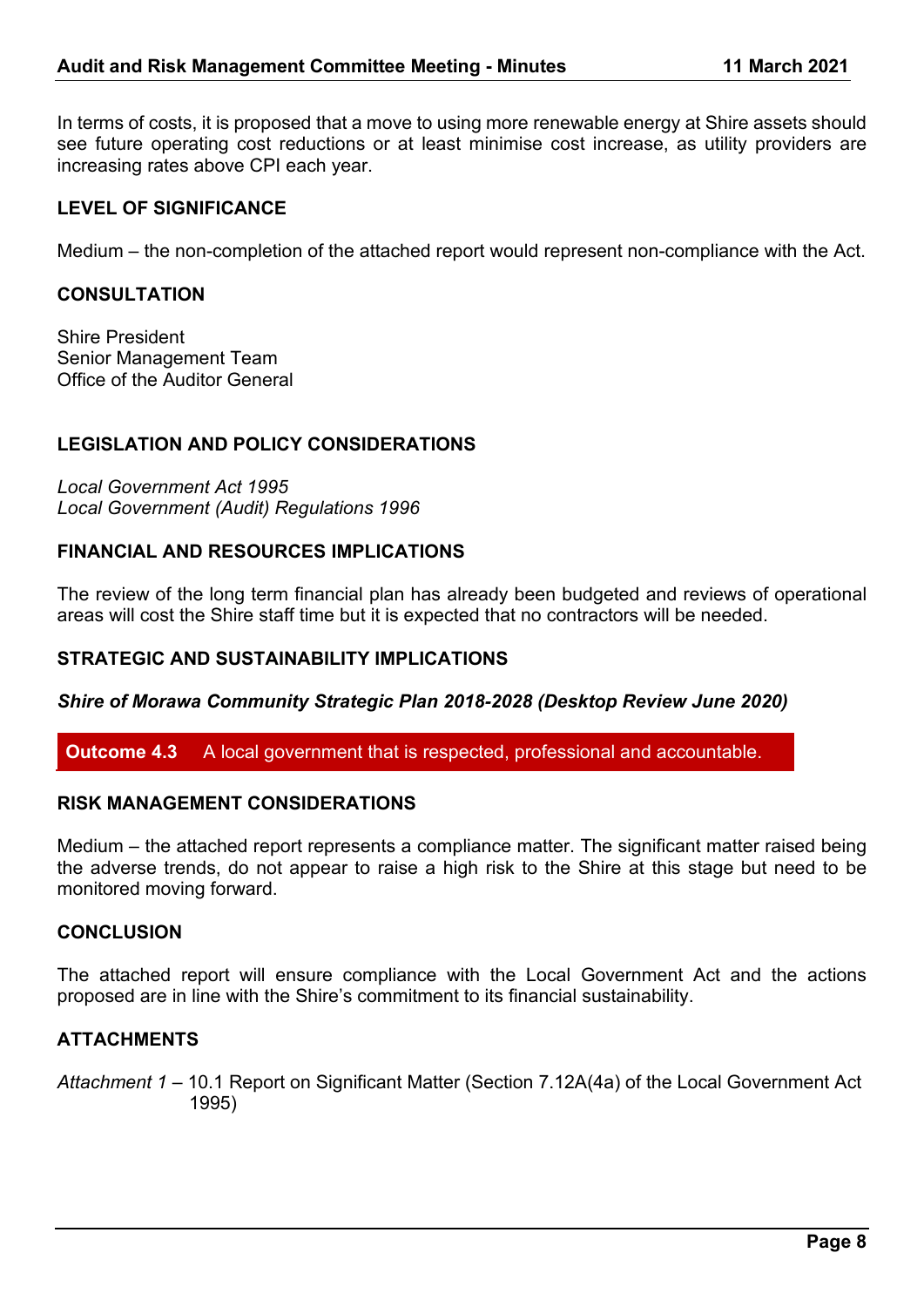| 10.2                           | 2020 Compliance Audit Return |                                                                                                                         |  |
|--------------------------------|------------------------------|-------------------------------------------------------------------------------------------------------------------------|--|
| Author:                        |                              | <b>Deputy Chief Executive Officer</b>                                                                                   |  |
| <b>Authorising Officer:</b>    |                              | <b>Chief Executive Officer</b>                                                                                          |  |
| <b>Disclosure of Interest:</b> |                              | The Author and Authorising Officer declare that they do not have any<br>conflicts of interest in relation to this item. |  |

**OFFICER'S RECOMMENDATION/RESOLUTION**

**210303 Moved: Cr Collins Seconded: Cr Coaker**

**That with respect to the Local Government Compliance Audit Return 2020 for the Shire of Morawa, the Audit Committee recommend that Council:**

- **1. Note and accept the Compliance Audit Return (Attachment 1) for the local government of the Shire of Morawa for the period 1 January 2020 to 31 December 2020; and**
- **2. Request the Chief Executive Officer to submit a certified copy of the Compliance Audit Return to the Director General of the Department of Local Government Sport and Cultural Industries by 31 March 2021.**

*CARRIED BY SIMPLE MAJORITY 5/0*

#### **PURPOSE**

The Department of Local Government, Sport and Cultural Industries (the Department) has distributed the 2020 Compliance Audit Return for completion by the Shire of Morawa. The Compliance Audit Return is one of the tools that allow Council to monitor how the organisation is functioning. The Compliance Audit Return is required to be presented to Council for adoption before its submission to the Department.

Each local government is to carry out a compliance audit for the period 1 January to 31 December 2020 against the requirements included in the 2020 Compliance Audit Return (Return).

#### **DETAIL**

The Return places emphasis on the need to bring to Council's attention cases of non-compliance or where full compliance was not achieved. In addition to explaining or qualifying cases of noncompliance. The return also requires Council to endorse any remedial action taken or proposed to be taken in relation to instances of non-compliance.

This year's Return has again been prepared by electronic means and will be submitted electronically to the Department.

The Compliance Audit Report for 2020 for the Shire of Morawa will be presented for review at the ordinary meeting of Council being held on 18 March 2021.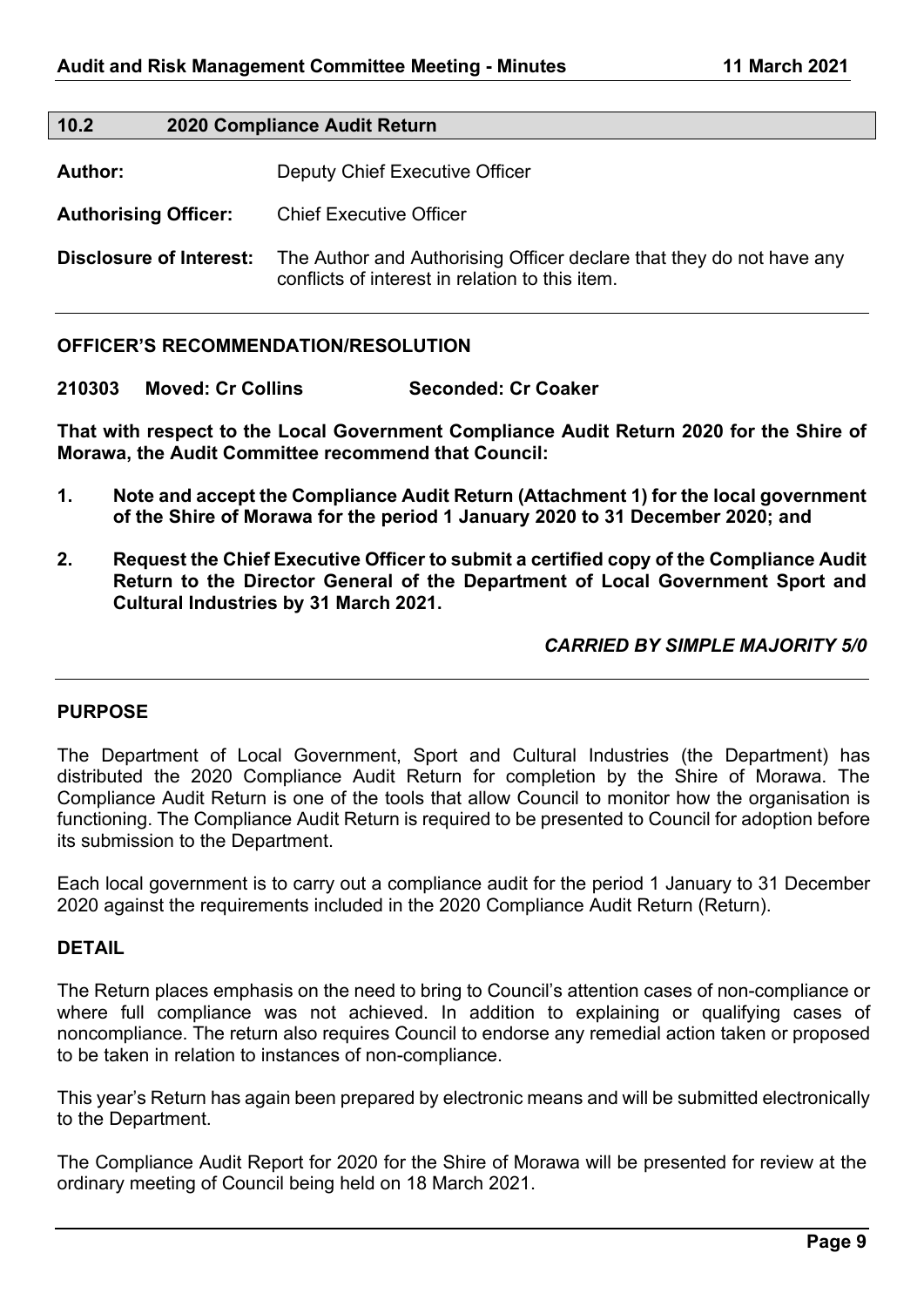# **LEVEL OF SIGNIFICANCE**

Medium – requirement under *Local Government Act 1995* administered by the Department.

# **CONSULTATION**

- **Chief Executive Officer**
- **Executive Managers**
- Senior Staff

# **LEGISLATION AND POLICY CONSIDERATIONS**

- *Local Government Act 1995*
- *Local Government (Administration) Regulations 1996*
- *Local Government (Rules of Conduct) Regulations 2007*
- *Local Government (Audit) Regulations 1996*
	- *14. Compliance audits by local governments*
		- *(1) A local government is to carry out a compliance audit for the period 1 January to 31 December in each year.*
		- *(2) After carrying out a compliance audit the local government is to prepare a compliance audit return in a form approved by the Minister.*
		- *(3A) The local government's audit committee is to review the compliance audit return and is to report to the council the results of that review.*
		- *(3) After the audit committee has reported to the council under subregulation (3A), the compliance audit return is to be —*
			- *(a) presented to the council at a meeting of the council; and*
			- *(b) adopted by the council; and*
			- *(c) recorded in the minutes of the meeting at which it is adopted.*

*[Regulation 14 inserted in Gazette 23 Apr 1999 p. 1724-5; amended in Gazette 30 Dec 2011 p. 5580-1.]*

- *15. Compliance audit return, certified copy of etc. to be given to Executive Director*
	- *(1) After the compliance audit return has been presented to the council in accordance with regulation 14(3) a certified copy of the return together with —*
		- *(a) a copy of the relevant section of the minutes referred to in regulation 14(3)(c); and*
		- *(b) any additional information explaining or qualifying the compliance audit, is to be submitted to the Executive Director by 31 March next following the period to which the return relates.*
	- *(2) In this regulation certified in relation to a compliance audit return means signed by — (a) the mayor or president; and (b) the CEO.*

*[Regulation 15 inserted in Gazette 23 Apr 1999 p. 1725.]*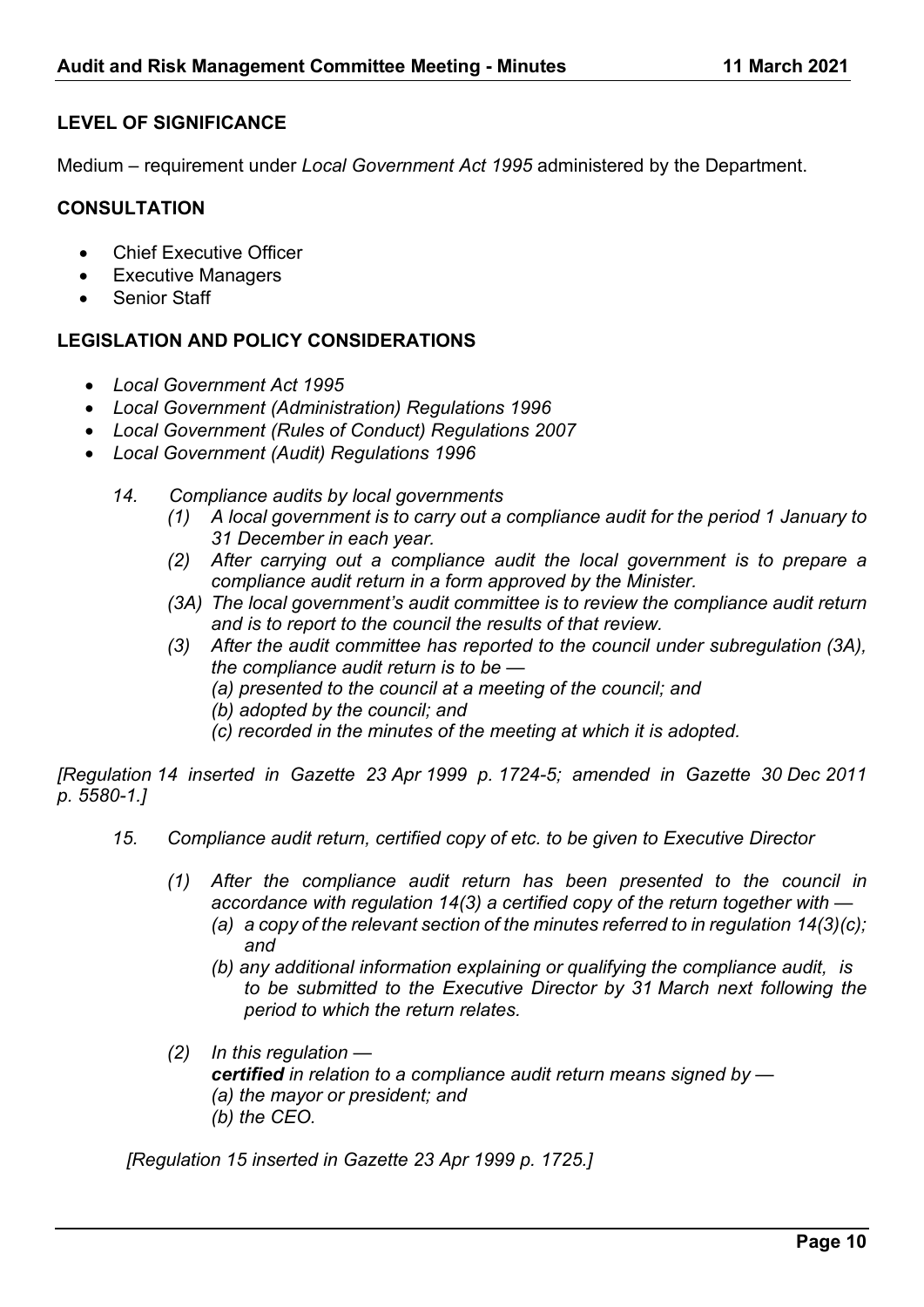## **FINANCIAL AND RESOURCES IMPLICATIONS**

Nil

# **STRATEGIC AND SUSTAINABILITY IMPLICATIONS**

Shire of Morawa Community Strategic Plan 2018-2028

| Outcome 1.1        | A local government that is respected, professional and accountable. |
|--------------------|---------------------------------------------------------------------|
|                    |                                                                     |
| <b>Outcome 1.2</b> | Long term financial viability.                                      |

# **RISK MANAGEMENT CONSIDERATIONS**

*Shire of Morawa Risk Management Governance Framework*

Appropriate governance of risk management within the Shire of Morawa provides:

- Transparency of decision making
- Clear identification of the roles and responsibilities of the risk management functions
- An effective Governance Structure to support the risk framework

### **CONCLUSION**

The Return was completed by the Acting Deputy Chief Executive Officer. There were several areas identified as non-compliant. These are indicated below:

- 1) S5.76, Admin Reg 23, Form 3 Submission of Annual Returns Although all Annual Returns were submitted by relevant persons, three were lodged after the 31<sup>st</sup> August 2020 due date. Proposed action to rectify – **Seek timely lodgement of Annual Returns from all relevant persons (Councillors & officers) in 2021.**
- 2) S5.89A(6)&(7) Maintenance of Gifts Register Gift register records (entries) are still being kept for relevant persons (i.e. staff officers) who have since left the organisation. Proposed action to rectify – **Remove from the Gift Register all records relating to those persons who have left the Shire and keep these records for a period of at least five**

**years commencing from the date that person departed**. 3) Elect Regs 30G(1)(2)(3)(4)(5)(6) – Electoral Gift Register There is no Shire specific Electoral Gift Register.

Proposed action to rectify – **Establish and maintain a Shire Electoral Gift Register, including publishing a copy of the same on the Shire website**.

4) Financial Management Reg 5(2)(c) – Review of Financial Management Systems & **Procedures** 

Shire CEO must undertake a review of the appropriateness and effectiveness of the local government's financial management systems and procedures within 3 years prior to 31 December 2020. Last year's Compliance Audit Return indicated an intent to conduct this review in April 2020, but this has not eventuated.

Proposed action to rectify – **Undertake a review of the appropriateness and effectiveness of the local government's financial management systems and procedures during 2021**.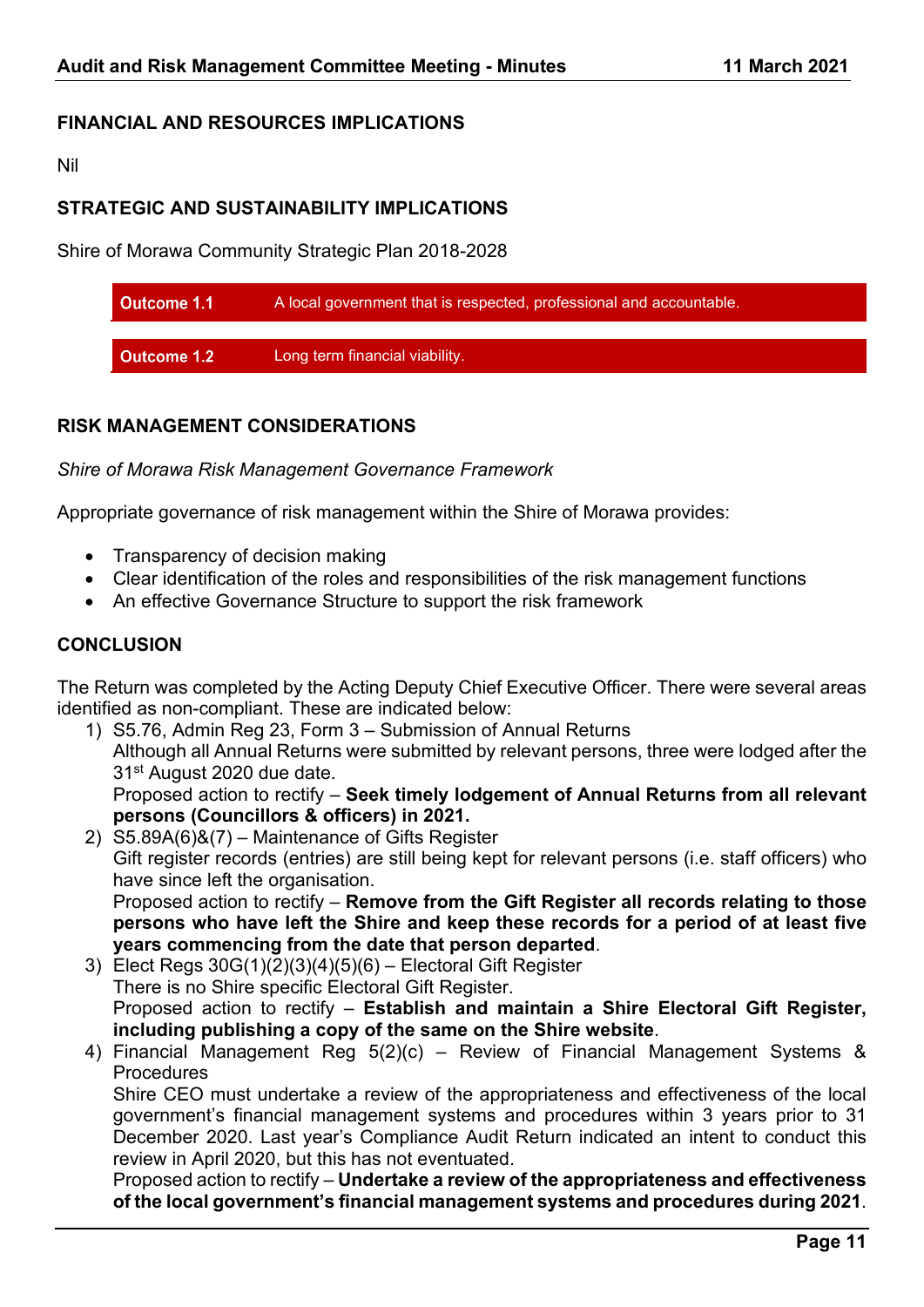- 5) S5.127 Councillor Training Shire must prepare a report on the training completed by council members in the 2019/20 financial year and publish the report on the Shire website by 31 July 2020. Proposed action to rectify – **Shire councillors to provide details on any training undertaken during 2019/20 for Shire officers to prepare a report to publish on Shire website**.
- 6) F&G Reg 17 Tender Register Shire must ensure that the Tender Register is available for public inspection and publish it on the official Shire website. Proposed action to rectify – **Publish Shire Tender Register onto Shire website**.

# **ATTACHMENTS**

*Attachment 1* – 10.2 Compliance Audit Return 2020